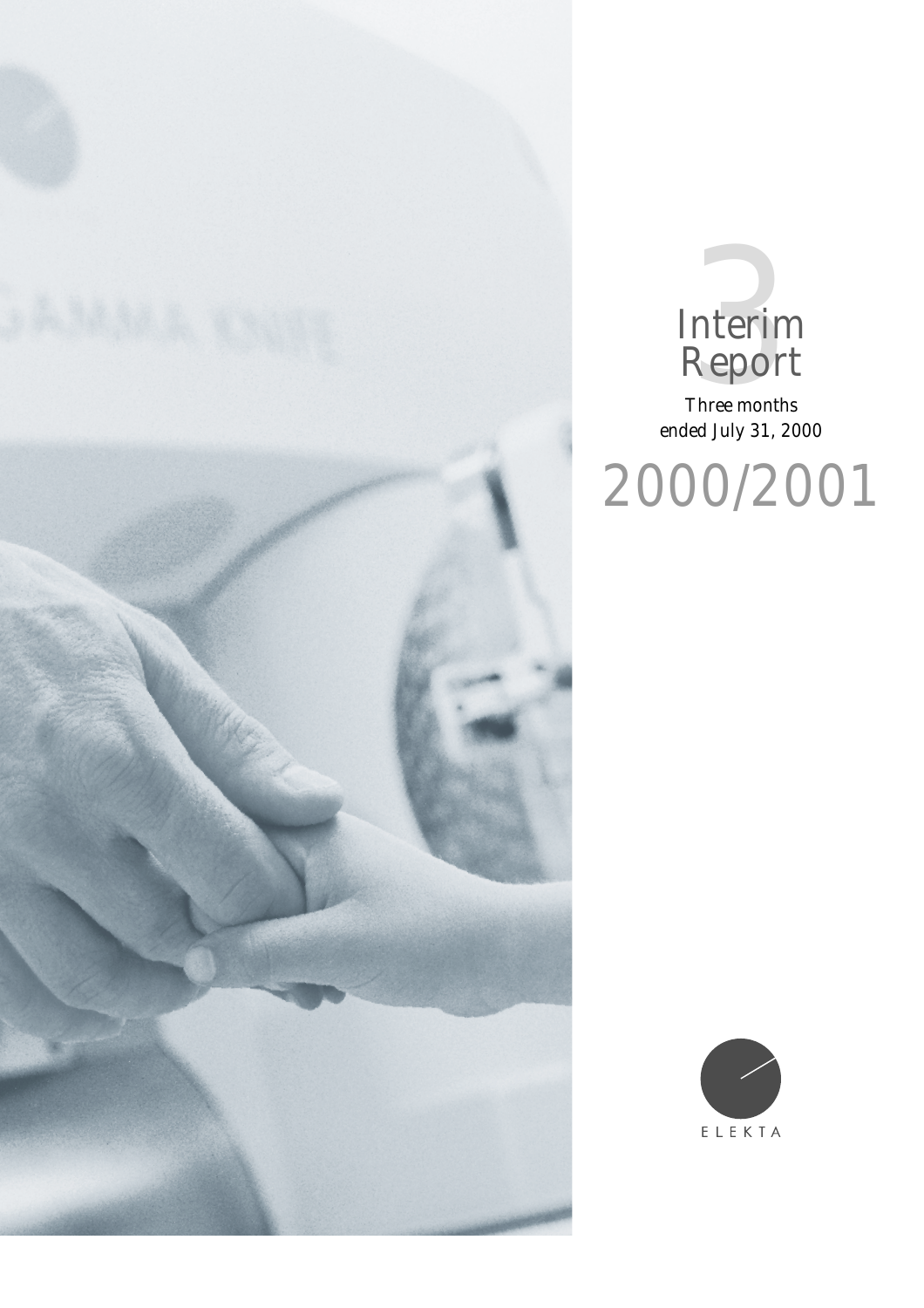# Interim Report Three months ended July 31, 2000

- **Income before taxes amounted to a loss of SEK 18 M (loss: 68), an improvement of SEK 50 M.**
- **Improved order bookings in all geographic markets.**
- **Net sales, excluding divested IGS operations, increased 25 percent.**
- **Net sales of service rose 33 percent.**
- **Continued positive cash flow.**
- **Improved return on capital employed, at +4 percent (–22).**

Elekta is a leading international medical technology company that offers systems and clinical solutions for precision radiation treatment of cancer and minimally invasive neurosurgical treatment of brain diseases, such as tumors and cardiovascular disorders as well as Parkinson's disease and epilepsy.

## **ORDER BOOKINGS AND ORDER BACKLOG**

Group order bookings, adjusted for the divestment of IGS operations in November 1999, amounted to SEK 343 M (297), up 15 percent. Neurosurgical products accounted for SEK 92 M (58) of order bookings and oncology products for SEK 251 M (239).

Elekta's order bookings, adjusted for the divestment of IGS operations, increased in all geographic markets. The European market showed favorable development during the first quarter. Elekta's order bookings in Europe, the Middle East and Africa rose 18 percent. In the U.S., Elekta's new gamma knife technology – Leksell Gamma Knife C® – was well received by the market and is already being used in five leading U.S. hospitals. Elekta is strengthening its presence in China. A joint venture company, with



**ORDER BOOKINGS PER GEOGRAPHICAL** 

Elekta as the majority owner, was established in Shanghai. The company will manufacture and distribute Elekta's products in China and is expected to commence operations in early 2001. This new venture will consolidate Elekta's market position in China. Elekta's market for neurosurgical products in Japan is stable. Development of the company's own organization for marketing oncology products has commenced. An application for the registration of the products has been submitted to the supervisory authorities.

The Group's order backlog as of July 31, 2000 amounted to SEK 1,704 M, compared with SEK 1,714 M on April 30, 2000.

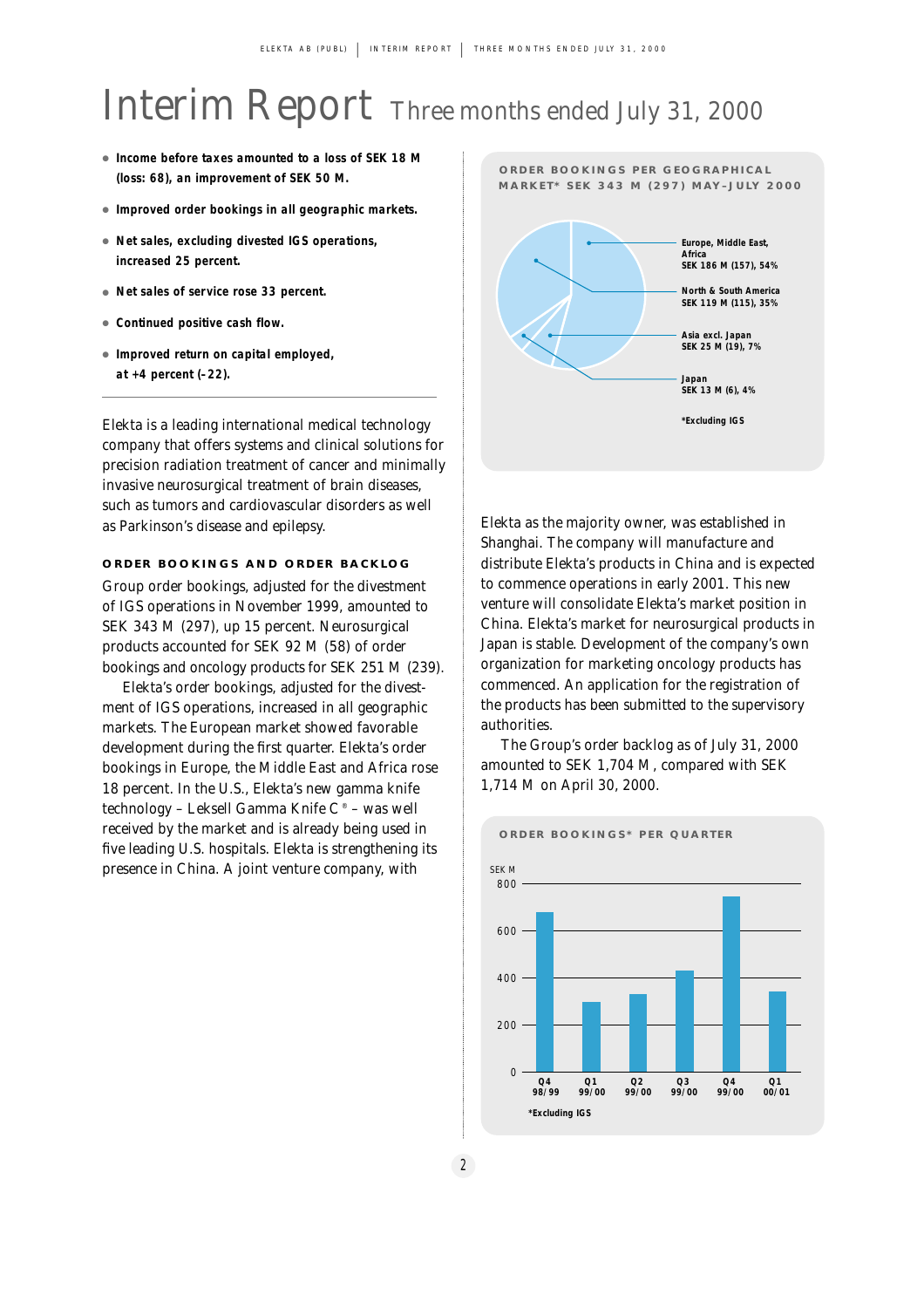#### **NET SALES**

The Group's net sales amounted to SEK 394 M (345), an increase of 14 percent. Excluding the divested operations of IGS, sales increased by SEK 79 M, or 25 percent.

Net sales of neurosurgical products rose to SEK 137 M (129), and net sales of oncology products rose to SEK 257 M (216). Net sales of service rose 33 percent.

#### **RESULT**

The operating result improved to a loss of SEK 17 M (loss: SEK 57).

Strategically important investments in research and development amounted to SEK 25 M (SEK 29 M in preceding year, excluding IGS). These investments, which are expensed as incurred, corresponded to 6 percent (9) of net sales.

Net financial expense amounted to SEK 1 M (11), of which net interest expenses accounted for SEK 8 M (14). The convertible debenture loan accounted for SEK 6 M (12) of net interest expenses. Income from participations in associated companies amounted to SEK 2 M (1), and foreign exchange differences totalled SEK 5 M (2).

The loss before taxes amounted to SEK 18 M (68) and after taxes to SEK 18 M (69).

The loss per share amounted to SEK 0.63 (loss: 4.62).

#### **INVESTMENTS AND DEPRECIATION**

Investments in intangible and tangible fixed assets amounted to SEK 0 M (0) and SEK 5 M (4), respectively.

Amortization/depreciation of intangible and tangible fixed assets amounted to SEK 8 M (8), and SEK 7 M (10), respectively.

#### **LIQUIDITY AND FINANCIAL POSITION**

As of July 31, 2000, the Group's liquid assets amounted to SEK 260 M, compared with SEK 249 M as of April 30, 2000.

Cash flow before investments and divestments amounted to a surplus of SEK 16 M (33). Cash flow after investment and divestments was SEK 10 (29).

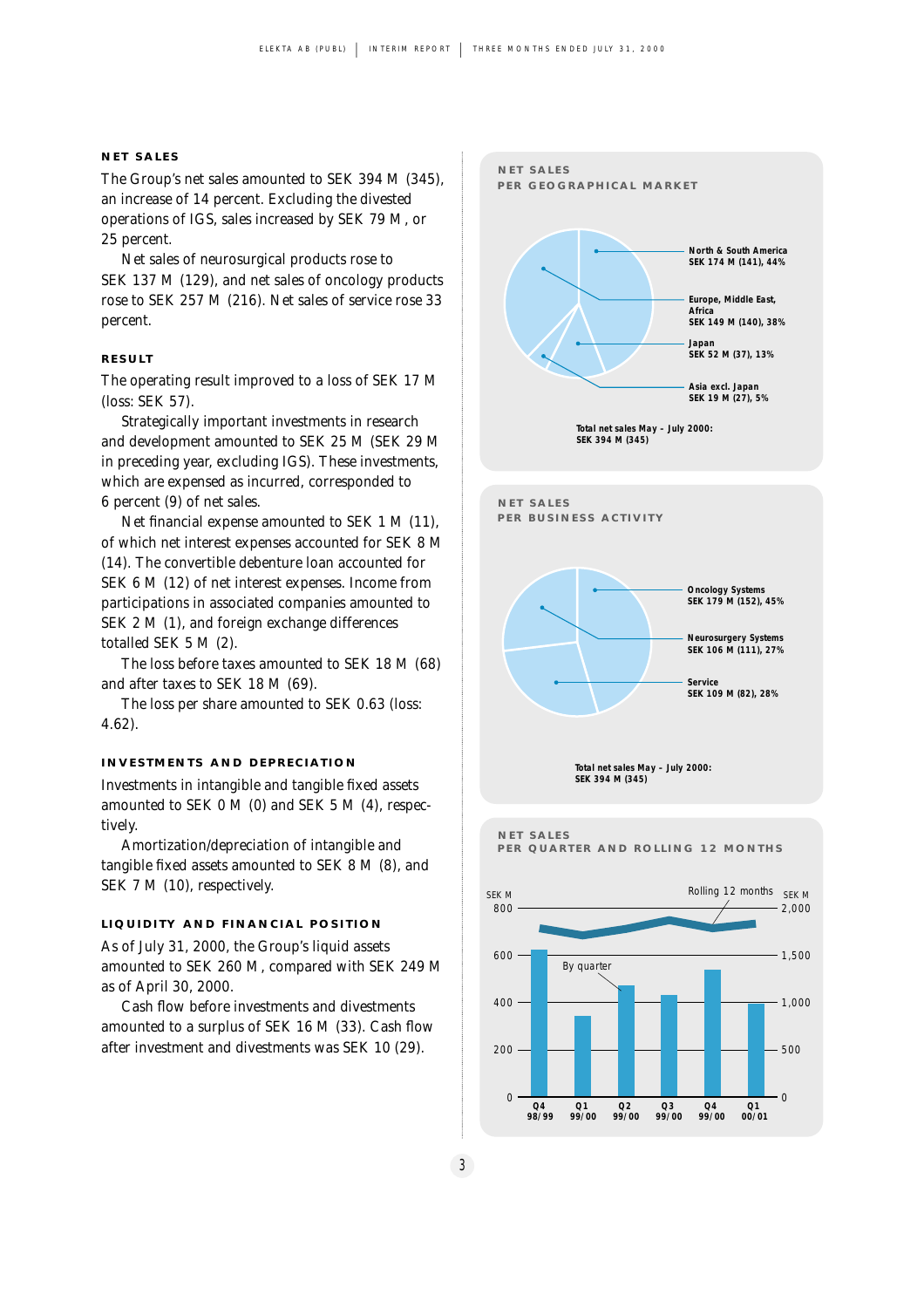Net debt, defined as interest-bearing liabilities less liquid assets, amounted to SEK 70 M as of July 31, 2000, compared with SEK 80 M as of April 30, 2000. The reported amount of net debt includes a convertible debenture loan of SEK 219 M. Liquid assets plus overdraft facilities granted but not utilized amounted to SEK 272 M, compared with SEK 283 M as of April 30, 2000. Bank balances included SEK 119 M that was pledged mainly to guarantee advances received from customers.

The net debt/equity ratio improved from a multiple of 0.14 as of April 30, 2000 to 0.13 as of July 31, 2000. The equity/assets ratio was 31 percent.

#### **EMPLOYEES**

The average number of employees in the Group was 778 (822). The number of employees at the close of the period was 776, compared with 778 as of April 30, 2000.

#### **PARENT COMPANY**

Parent Company operations comprise Group management, joint Group functions and financial management. The Parent Company reported a loss after financial items of SEK 6 M (loss: 10). The average number of employees was 12 (14).

| <b>Key Figures</b>                   | 3 months<br>May - July<br>1999/2000 | 6 months<br>May - Oct<br>1999/2000 | 9 months<br>May - Jan<br>1999/2000 | 12 months<br>May - Apr<br>1999/2000 | 3 months<br>May - July<br>2000/2001 |
|--------------------------------------|-------------------------------------|------------------------------------|------------------------------------|-------------------------------------|-------------------------------------|
| Net sales, SEK M                     | 345                                 | 816                                | 1,248                              | 1,789                               | 394                                 |
| Items affecting comparability, SEK M |                                     |                                    | 19                                 | 19                                  |                                     |
| Operating loss, SEK M                | $-57$                               | $-37$                              | $-26$                              | $-37$                               | $-17$                               |
| Operating margin, %                  | $-17$                               | $-5$                               | $-2$                               | $-2$                                | $-4$                                |
| Profit margin, %                     | $-20$                               | $-7$                               | $-4$                               | $-4$                                | $-5$                                |
| Shareholders' equity, SEK M          | 232                                 | 241                                | 396                                | 576                                 | 557                                 |
| Capital employed, SEK M              | 805                                 | 835                                | 927                                | 905                                 | 887                                 |
| Net debt, SEK M                      | 426                                 | 432                                | 361                                | 80                                  | 70                                  |
| Equity/assets ratio, %               | 13                                  | 14                                 | 21                                 | 31                                  | 31                                  |
| Net debt/equity ratio, times         | 1.84                                | 1.79                               | 0.91                               | 0.14                                | 0.13                                |
| Return on shareholders' equity, % 1) | $-74$                               | $-74$                              | $-47$                              | $-22$                               | $-6$                                |
| Return on capital employed, % 1)     | $-22$                               | $-19$                              | $-9$                               | $-3$                                | $\overline{4}$                      |
| Per share data                       | Q <sub>1</sub><br>1999/2000         | Q <sub>2</sub><br>1999/2000        | Q <sub>3</sub><br>1999/2000        | Q <sub>4</sub><br>1999/2000         | Q <sub>1</sub><br>2000/2001         |
| Net income                           |                                     |                                    |                                    |                                     |                                     |
| before conversion, SEK               | $-4.62$                             | 0.54                               | 0.22                               | $-0.38$                             | $-0.63$                             |
| after full conversion, SEK           | $-2.22$                             | 0.78                               | 0.50                               | $-0.21$                             | $-0.36$                             |
| Shareholders' equity                 |                                     |                                    |                                    |                                     |                                     |
| before conversion, SEK               | 15.51                               | 16.09                              | 18.84                              | 20.68                               | 20.00                               |
| after full conversion, SEK           | 25.27                               | 25.80                              | 25.92                              | 24.96                               | 24.44                               |
| Average number of shares             |                                     |                                    |                                    |                                     |                                     |
| before conversion (000s)             | 14,957                              | 14,957                             | 15,829                             | 18,263                              | 27,854                              |
| after full conversion (OOOs)         | 25,690                              | 25,690                             | 26,562                             | 27,854                              | 31,729                              |
| Number of shares at closing          |                                     |                                    |                                    |                                     |                                     |
| before conversion (000s)             | 14,957                              | 14,957                             | 20,995                             | 27,854                              | 27,854                              |
| after full conversion (000s)         | 25,690                              | 25,690                             | 31,729                             | 31,729                              | 31,729                              |

1) Based on rolling 12 months.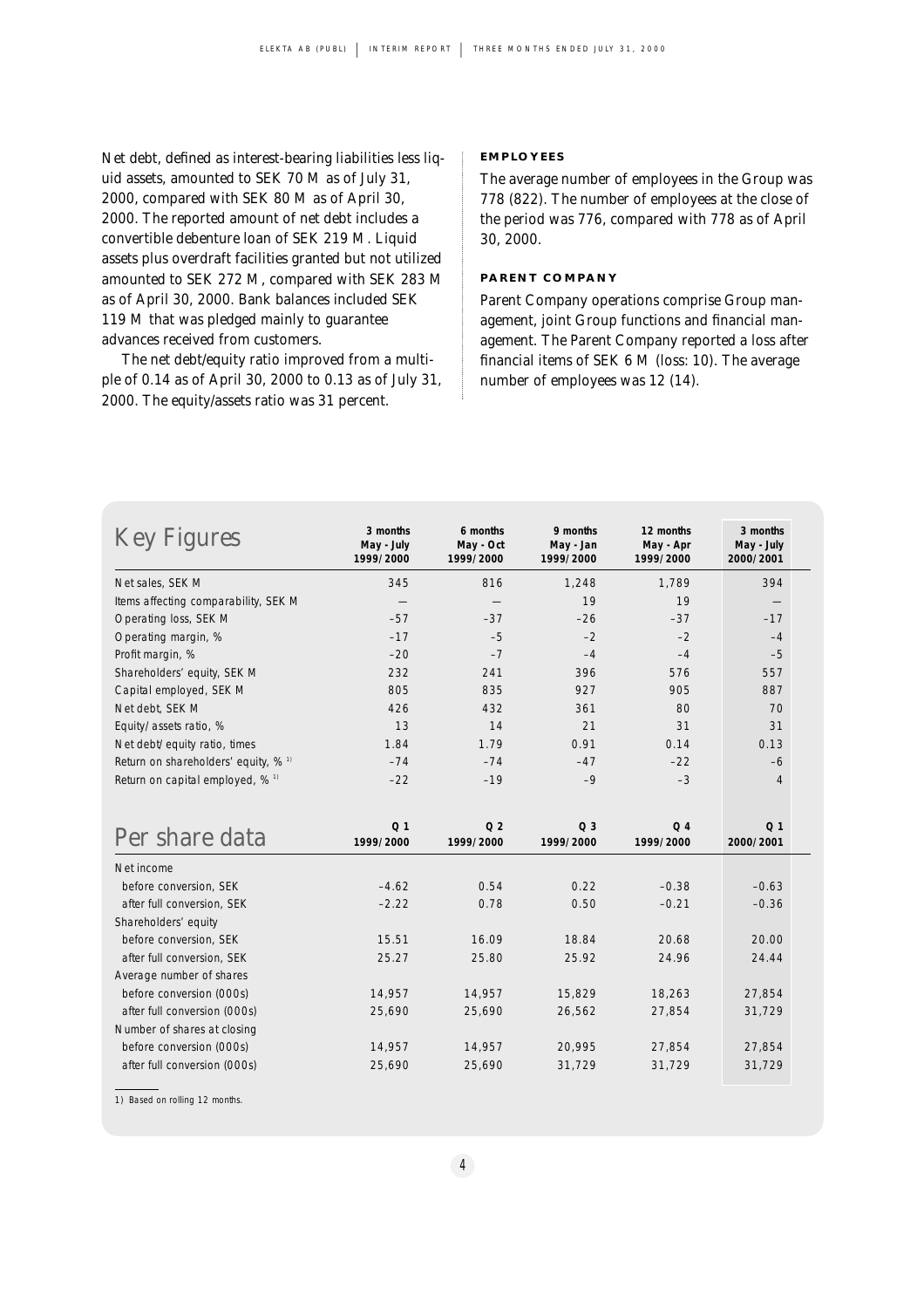# **FUTURE PROSPECTS**

The restructuring of Group operations has been completed, and Elekta is now focusing on creating growth with continuing stringent cost control. As announced earlier, these efforts are expected to generate satisfactory profitability toward fiscal year-end. Earnings will be weak during the first half of fiscal year 2000/2001. Operating results for the full fiscal year are expected to be better than 1999/2000.

## **FINANCIAL INFORMATION**

The six-month interim report will be issued on December 14, 2000.

STOCKHOLM SEPTEMBER 29, 2000

ELEKTA AB (PUBL) Welisch

**LAURENT LEKSELL President**

| <b>Income Statement</b>                   | 3 months              |                         |                         | 12 months              |  |
|-------------------------------------------|-----------------------|-------------------------|-------------------------|------------------------|--|
| <b>SEK M</b>                              | May - July<br>2000/01 | May - July<br>1999/2000 | Aug - July<br>1999/2000 | May - Apr<br>1999/2000 |  |
| Net sales                                 | 394                   | 345                     | 1,838                   | 1,789                  |  |
| Operating expenses                        | $-386$                | $-369$                  | $-1,733$                | $-1,716$               |  |
| R&D expenses                              | $-25$                 | $-33$                   | $-121$                  | $-129$                 |  |
| Items affecting comparability             |                       |                         | 19                      | 19                     |  |
| <b>Operating result</b>                   | $-17$                 | $-57$                   | 3                       | $-37$                  |  |
| Financial net                             | $-1$                  | $-11$                   | $-22$                   | $-32$                  |  |
| Income before taxes                       | $-18$                 | $-68$                   | $-19$                   | $-69$                  |  |
| Taxes                                     | $\Omega$              | $-1$                    | $-7$                    | $-8$                   |  |
| Net income                                | $-18$                 | $-69$                   | $-26$                   | $-77$                  |  |
| <b>Cash Flow</b>                          |                       |                         |                         |                        |  |
| Operating cash flow                       | $-3$                  | $-53$                   | 43                      | $-7$                   |  |
| Change in working capital                 | 19                    | 86                      | $-49$                   | 18                     |  |
| Cash flow before investments              | 16                    | 33                      | $-6$                    | 11                     |  |
| Investments and disposals                 | $-6$                  | $-4$                    | 29                      | 31                     |  |
| Cash flow after investments and disposals | 10                    | 29                      | 23                      | 42                     |  |

#### *This interim report has not been reviewed by the Company's auditors.*

# **Balance Sheet**

 $\overline{1}$ 

| Daiance Direct                                         |       | July 31, | April 30, |
|--------------------------------------------------------|-------|----------|-----------|
| <b>SEK M</b>                                           | 2000  | 1999     | 2000      |
| Intangible fixed assets                                | 427   | 453      | 437       |
| Tangible fixed assets                                  | 79    | 81       | 81        |
| Financial fixed assets                                 | 20    | 9        | 17        |
| Inventories                                            | 267   | 290      | 255       |
| Other current assets                                   | 717   | 759      | 797       |
| Liquid assets                                          | 260   | 147      | 249       |
| <b>Total assets</b>                                    | 1,770 | 1,739    | 1,836     |
| Shareholders' equity                                   | 557   | 232      | 576       |
| Provisions                                             | 76    | 87       | 79        |
| Convertible debenture loan                             | 219   | 417      | 216       |
| Other interest-bearing liabilities                     | 111   | 156      | 113       |
| Interest-free liabilities                              | 807   | 847      | 852       |
| Total shareholders' equity, provisions and liabilities | 1,770 | 1,739    | 1,836     |